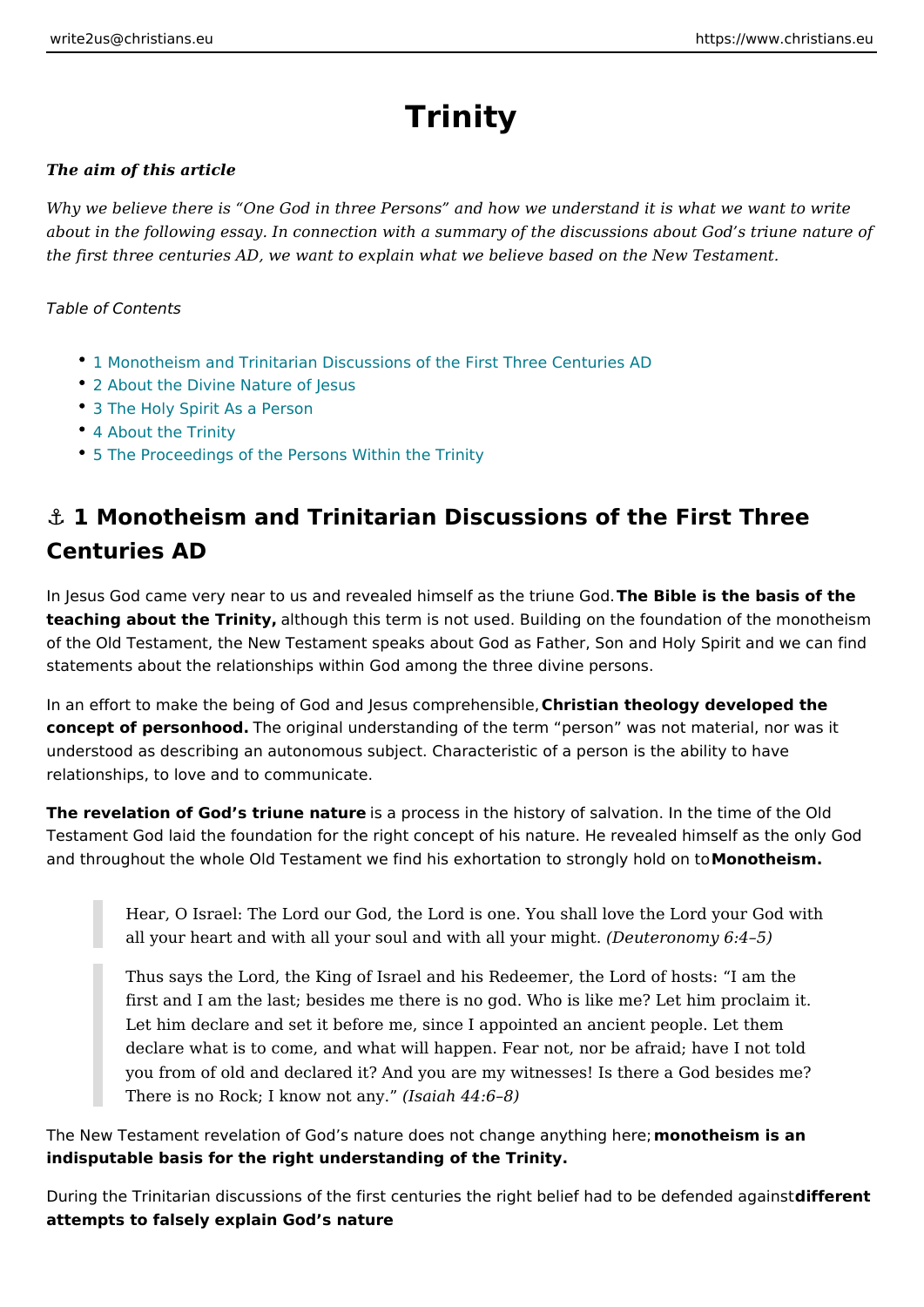<span id="page-1-0"></span>in a way that is comprehensible for our human minds.

**Monarchianism** tried to maintain the unity and uniqueness of God by explaining the three divine persons as three modes, three different ways in which the one-personal God appeared. Monarchianism, therefore, was called also *Modalism.* Another name for this teaching was *Patripassianism.* The person who coined this term certainly wanted to show the consequence of this teaching: it would mean to believe that God the Father suffered and died on the cross, which is an absurdity when believing in a God who is almighty and eternal. The chief-representatives of this teaching were Noetus from Smyrna and Praxeas in the 2<sup>nd</sup> century AD and Sabellius in the 3rd century AD (therefore called also *Sabellianism.*)

So it became necessary to explain the real difference between Father, Son and Holy Spirit more deeply.

**Subordinatianism** tried to explain the Trinity as a hierarchical order: God the Father stands above all as one who is inaccessible. A well-known proponent of this teaching was Origen in the first half of the  $3<sup>d</sup>$ century AD. Subordinatianism said that the Son and the Spirit are divine in nature but clearly subordinated to the Father. Arius developed this teaching further at the end of the 3<sup>rd</sup> and the beginning of the 4<sup>th</sup> century AD. *Arianism* taught that in the beginning the Son was created by the Father and then together with the Father created the world. The consequence would be that the Son is a created being and not God. A further proponent of this teaching was Eusebius from Nicomedia.

The Council of Nicaea, 325 AD dealt with this matter and declared that Father and Son are of the same nature (Greek: *homoousion to patri*). The Council of Constantinople, 381 AD confirmed the formulations of Nicaea and declared that the Holy Spirit is also of the same nature as Father and Son.

### **⚓ 2 About the Divine Nature of Jesus**

The New Testament teaches that **Jesus is of divine nature, completely one and yet distinguished from the Father.**

…from their race (the Israelites), according to the flesh, is the Christ who is God over all, blessed for ever. Amen. *(Romans 9:5)*

In the beginning was the Word, and the Word was with God, and the Word was God. He was in the beginning with God. All things were made through him, and without him was not any thing made that was made. *(John 1:1–3)*

No one has ever seen God; the only God, who is at the Father's side, he has made him known. *(John 1:18)*

In these verses we find essential statements for our topic. Here it speaks about the eternal existence and divinity of the second divine person, the Son. **The "Word"** (Greek: *logos*) is the term John used for the Son. He writes that the Word **was God** and was **with God,** which expresses on the one hand the **equality of nature** and on the other hand the **difference between the persons.**

In Jesus the Word became human. Neither the Father nor the Spirit became human but the Son, the One begotten of the Father, who has his eternal proceeding in the Father and since he is begotten, has the same nature as the Father. Different variations of verse 18 exist in different manuscripts. Mostly we find the translation "the only begotten Son", but the translation of the New American Standard Bible, "the only begotten God", corresponds to the text of the oldest and most reliable manuscripts of this verse and is a further unambiguous testimony of the divine nature of Jesus.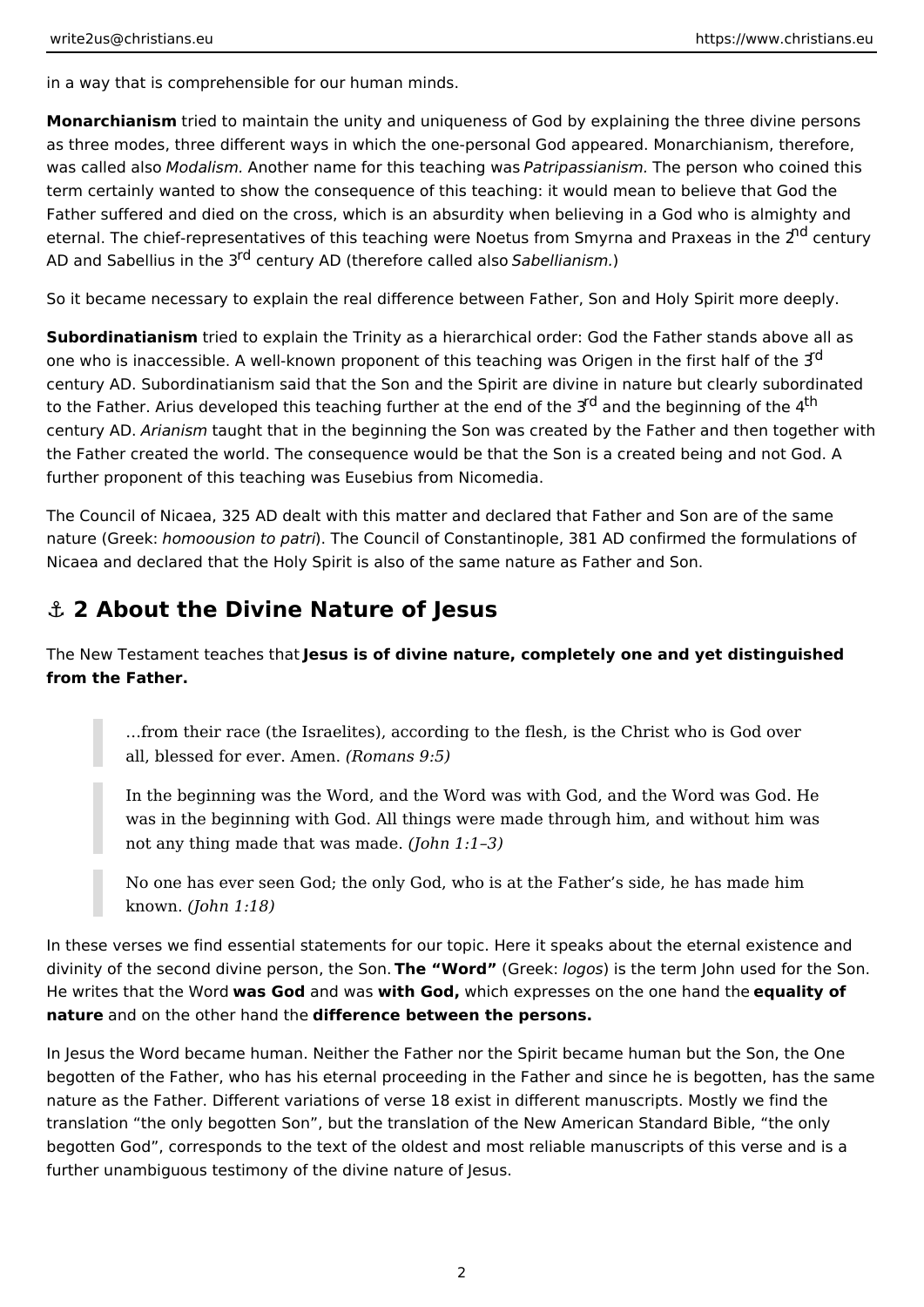<span id="page-2-0"></span>You can find a detailed and comprehensives essaDyivaiboaduy a separate topic.

### &" 3 The Holy Spirit As a Person

If you love me, you will keep my commandments. And I will ask the Fath give you another Helper, to be with you for ever, even the Spirit of trut world cannot receive, because it neither sees him nor knows him. You k dwells with you and will  $b$  doimny  $b4$ . 15 17)

These things I have spoken to you while I am still with you. But the Hel Spirit, whom the Father will send in my name, he will teach you all thin your remembrance all that I have  $\delta$  and to 4 $\gamma$ 25 .26)

The Holy Spirit is called the Helper, a translatipp araklehte TG ee & bain will teach and the SQ ee Spirit is called the Helper, a translatipparaklet will remind us of what Jesus said. SO peisictribit migist weay, Jesus reveaalpse mismonaand not as some kind of impersonal power.

This passage comma mentiquous philol[ogi](#page-4-0)catoof that the Holy Spirit is a wheirs hon, cannot be properly translated into English. In Grepenke tulmeda wonstrade uSt piriats, its grammatical gender, but in the above quoted text the demonstrative experimons oun (wh referring phoeum ado es not take the neuter but the masculine form whem the eF bold gr Sp will send &, which the Father will send ). Here the gender of the subject that is spoken about  $\theta$ person), replaces the grammatical gender (it, a thing). The only possible explan about the Holy Spirit as a person.

In the Book of Awcescan find more hints that the Spirit is a person.

But a man named Ananias, with his wife Sapphira, sold a piece of prope wife s knowledge he kept back for himself some of the proceeds and bro of it and laid it at the apostles feet. But Peter said, Ananias, why has heart to lie to the Holy Spirit and to keep back for yourself part of the land? While it remained unsold, did it not remain your own? And after it not at your disposal? Why is it that you have contrived this deed in you not lied to men but  $t(0A \times 5:14)$ 

How could someone lie to an impersona Yopuo ween? lie to a real vis-à-vis, to someon it is possible to have a relationship and who demands and deserves honesty. The thathe apostles believed that the Holy Spirit is a person.

#### &" 4 About the Trinity

But when the Helper comes, whom I will send to you from the Father, th truth, who proceeds from the Father, he will bear with the  $\leq 260$ 

Jesus sent the Helper from the Father all three divine persons are mentioned he Father who was to send the Spirit. In this way we can see that Jesus has the same This is a strong proof for the divine nature of dteheep Suomitagnoof ftohretheree divine pers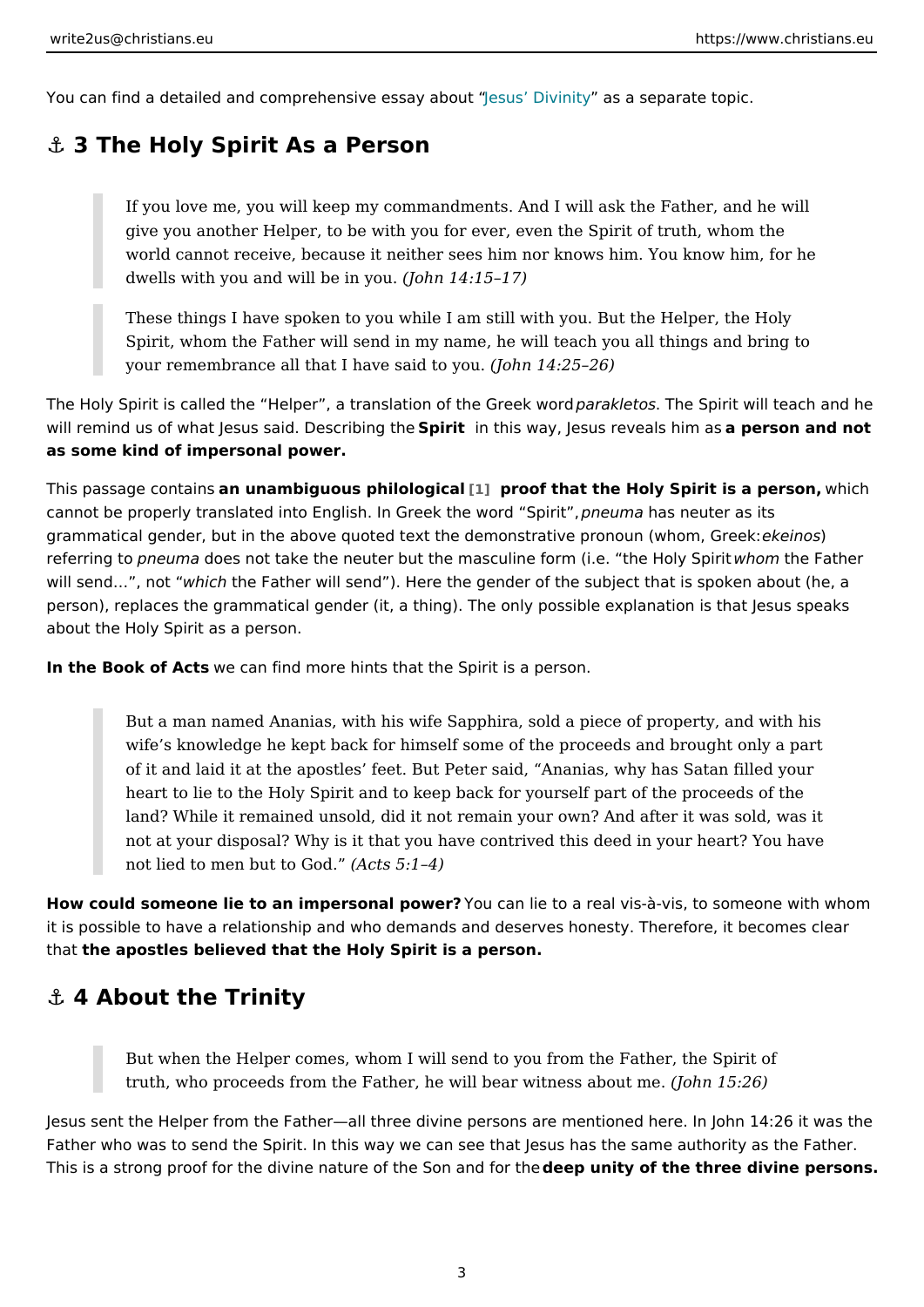<span id="page-3-0"></span>When the Spirit of truth comes, he will guide you into all the truth, for he will not speak on his own authority, but whatever he hears he will speak, and he will declare to you the things that are to come. He will glorify me, for he will take what is mine and declare it to you. All that the Father has is mine; therefore I said that he will take what is mine and declare it to you. *(John 16:13–15)*

This is another powerful expression of the unity within God and the activity of and interrelation between the three Divine Persons. These verses show **the distinction of the** *three divine persons* **on the basis of the revelation of the** *one God.*

## **⚓ 5 The Proceedings of the Persons Within the Trinity**

**When do we speak of the eternal begetting of the Son and the proceeding of the Spirit? Are these only ways of expression or do these words really describe the inner being of God?** We have to admit that our human language is far from perfect. The way we understand words is the result of our experience. God's eternal being is far beyond all human experience. As such, every human language is (and must be) a very insufficient tool to describe the eternal God. However, we do not have any other tool. In addition, even God used human language to reveal himself to us, knowing that his words would be misunderstood or even distorted.

**Jesus came to reveal the Father. Therefore, his words cannot only be some ways of expressing himself according to the Jewish understanding.** He came to reveal, that is to share information about God's being with us. Jesus spoke about his relationship with God as one between father and son. We can understand this as a picture. But this picture has the content that the Father begot the Son. The other way round is not possible. John called the second divine person "*Logos*", the Word. The existence of a word assumes that somebody speaks this word. **The Logos has His origin in the Father.**

**There cannot be any difference between the three divine persons concerning their divine attributes.** There cannot be any difference concerning omnipotence, omniscience or omnipresence. There cannot be a greater or a smaller person in God. **If we neglect the differences concerning their relationships, no difference remains at all,** in which case it would not make sense to speak about three divine persons. This way of thinking is a pre-form of Modalism in which it is denied that the three divine persons are an eternal reality within God, being instead only different modes through which God revealed himself to the world.

Furthermore, it is not possible to say that some biblical expressions concerning Trinity fit the Jewish way of thinking. John called Jesus the "**only begotten God**" (Greek: *monogenes theos*). **This term fits neither Jewish nor Greek thought.** This term bears in itself a logical contradiction. Either he is begotten or he is God. This term was hard to understand. Therefore, some copyists thought that they had to "correct" this expression in the manuscripts. Instead of correcting their own ideas they rather "corrected" the Bible. **This expression only makes sense if we refer it to the eternal begetting of the Logos within the Trinity.** The begetting of the Son is an eternal process beyond time and space. Similar to the sun which constantly emits its rays, the Father begets the Son in a process without beginning and without end. **The Father is the eternal origin of the Son.** Both take part in the one and only invisible God. The "priority" of the Father cannot be a priority in time. It cannot be a priority in importance or power either. **It is only a priority of origin.**

An essential principle concerning **the persons in the Trinity** is that they **differ only in their relation to one another, but in other things they are one.** Therefore, when we say that the Father loves us, this

4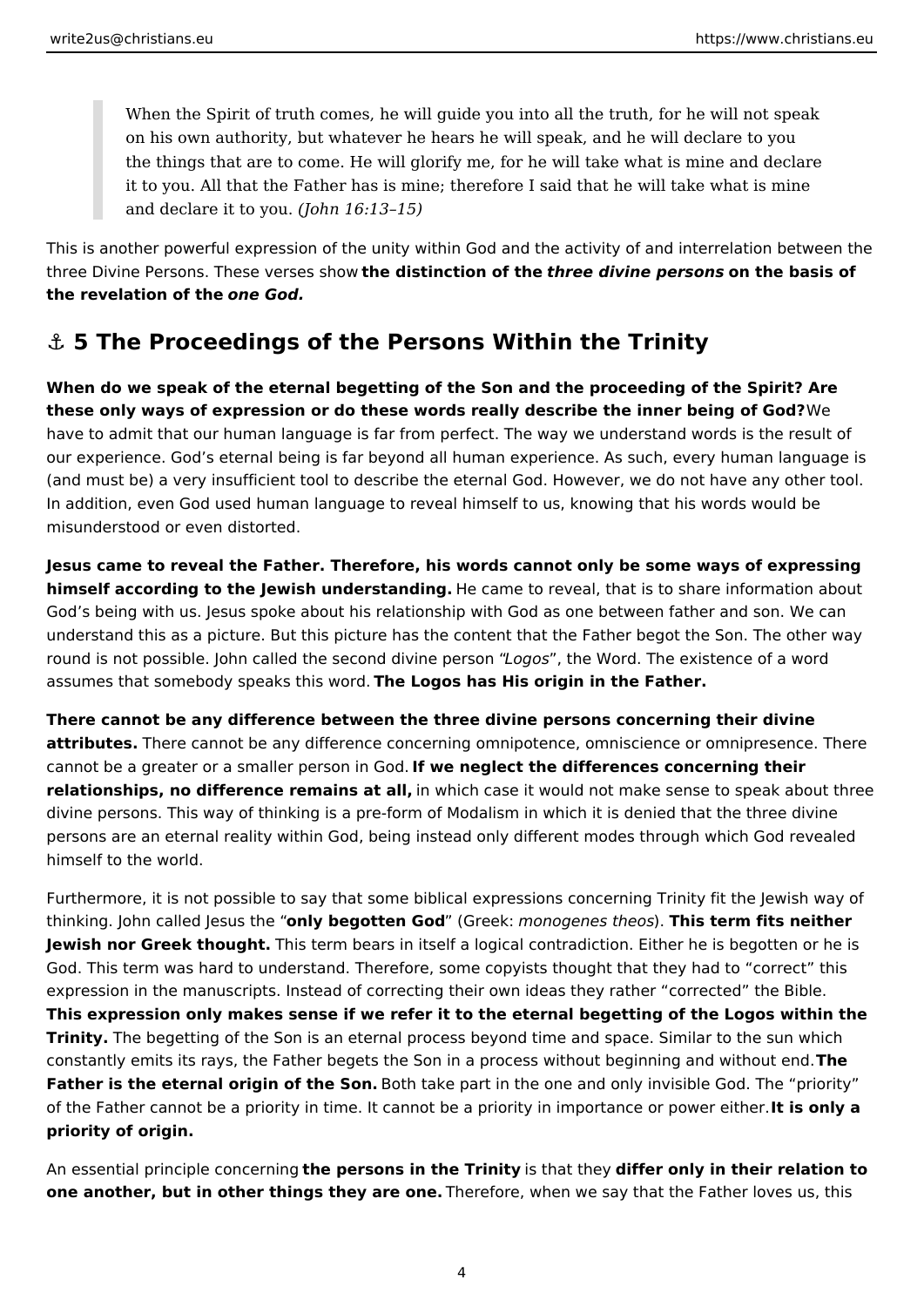<span id="page-4-0"></span>includes the love of the Son and the Holy Spirit. When we say that the Son is pr those who believe in him, we include the presence of the Father and the Holy Sp that the Holy Spirit clothes us with power we know that he does this together with When the common operation of the three divine persons is attributed to one of the reflects something about the role of each divine person within the Trinity.

In summary, we see that the New Testamd but and SNE havith the Father and yet he distinguished from hTimme expression only-begotten mon(Gqueen) eles hows that the Son received his being from the Father. It is not a statement concerning his origin at one which describes the relationship between the TF-raethFeart banend itshologon.igin of the Son, the Son proceeds eternally from the Father, and hence he has the same ete The Holy Spirit is sent into the world from the Father and the Son. His being has origin, he is of the same eternal nature and in the same way he participates in t receiving and unity of God.

In1 Timothy 6: Paul writes:

&who alone has immortality, who dwells in unapproachable light&

This passage does not only speak about how holy God is, but also uho wab nifiathom as God s creatures to grasp his eternal nature with our human minds cannot be a against the reality of the TG orditly ves in a different dimension to what we know. H Himself in a mystery, which grants us more than we are able to ask and to expect. that he has showed us so much of himself. Even though we cannot understand hi unity, which are his very nature, are given to us as clear guidelines for our life God wants us to know him so that we can find a real and living relationship with to get there is open for everyone.

Related Links

[Jesus Div](https://www.christians.eu/jesus-divinity/)inity

Your Email\*

Your Message\*

Send

#### Footnotes

1.The study of language in written historical sources.

Permission is granted to reproduce this article for personal use unchanged and complete only. Content may any other form without written permission from www.christians.eu Unless otherwise indicated, all Scripture quotations are from The Holy Bible, English Standard Ve by Crossway, a publishing ministry of Good News Publishers. Used by permission. All r Scripture quotations marked "NASB" are taken from the NASB